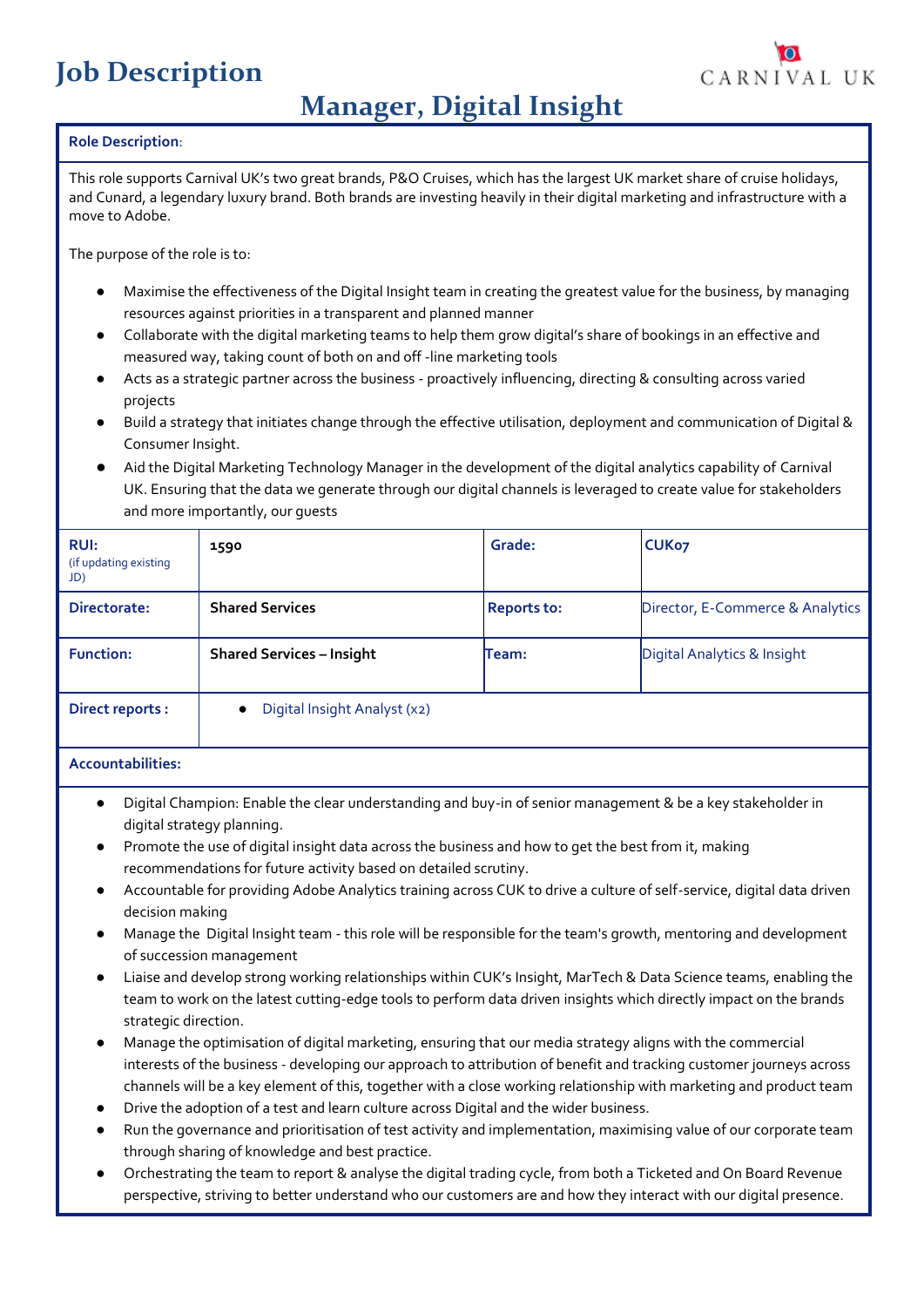- Implementation of forecasts, monitoring and reporting on Digital performance and profiling results versus expectations to provide the business with a clear understanding of the factors affecting digital performance.
- Manage automated alerts to identify potential website risks
- Working closely with each brands' digital development teams to ensure that there is a true and thorough understanding of the impact that site development changes have on our guests (and our digital development roadmaps are grounded in data & insight)
- Accountable for the Digital Insight budget spend, considering the cost impact of all proposals and ensure cost efficiency of all digital insight products and services, to meet commercial objectives
- Maintain a Digital Insight knowledge hub (training, research, case studies and fact sheets, maintaining a reference library linking the research to the decisions).
- Aid in the stewardship of the Marketing Technology stack, ensuring data collection, delivery & principles are fit for purpose. Including close coordination with our global sister brands, adhering to our agreed governance structure
- Be a trusted advisor for any Insight team's key stakeholders and leadership. Manage and prioritise stakeholder expectations, incoming digital insight requests and of the digital activity pipeline.
- Champion the importance of digital across the guest journey; provide visibility of the role of the website in driving offline conversions influencing CRO, UX and digital development roadmaps

# **Health, Environment, Safety, Security (HESS) Responsibilities:**

- Lead by example by taking care of the health and safety of yourself and others.
- Report all accidents, 'near miss' incidents and work related ill health conditions to your manager, team leader.
- Follow safety rules and procedures.
- Use work equipment, personal protective equipment, substances, and safety devices correctly.
- Take part in safety training & risk assessments and suggest ways of reducing risks.
- Appoint shore side risk assessment Subject Matter Expert's as required to review and approve risk assessments.
- Actively promote safe working within your team and encourage safe behaviours.
- Demonstrate safety leadership in accordance with our safety leadership behaviours.

#### **General Responsibilities:**

Adhere to Corporate Policies and Procedures, including Code of Conduct, Audit Procedures and any control related responsibility for financial data entered, stored, or reported via business systems within employee's control (list not exhaustive).

#### **Proven Behaviours:**

**Speaks up** - Speaks out about concerns, shares ideas and encourages team to do the same

**Respects & protects** - Builds relationships and inclusive teams. Safeguards the wellbeing and safety of others. Looks for more efficient and sustainable solutions that protect the environment

**Improves** - Promotes collaboration and compliance, drives for continuous improvement

**Communicates** - Talks openly about values and priorities and acts a role model for others

**Listens & Learns** - Is curious and learns from others opinions and feedback

**Empowers** - Coaches others and creates an environment where people do their best work

#### **Knowledge, Experience and Qualifications:**

#### **Qualifications – essential:**

● A Level – including Mathematics and or a Science or equivalent qualification

#### **Knowledge/ Experience – essential:**

- Experience leading a Digital Insight/ Analytics team
- Experience of web analytics tools and methodologies (Adobe Analytics and/or Google Analytics)
- Ability to derive novel and relevant insights from data.
- Working knowledge of Python and/or R.

#### **Qualifications – desirable:**

● Educated to degree level or similar, preferably in a numerical field

#### **Knowledge/ Experience – desirable:**

- Previous exposure of designing and configuring reports from specifications.
- Experience in using of a data analytics packages, such as MS Excel, SPSS, SAS.
- Experience with a BI Packages, such as Tableau, Power BI.
- Ability to develop and use modelling tools to support strategic decision making.